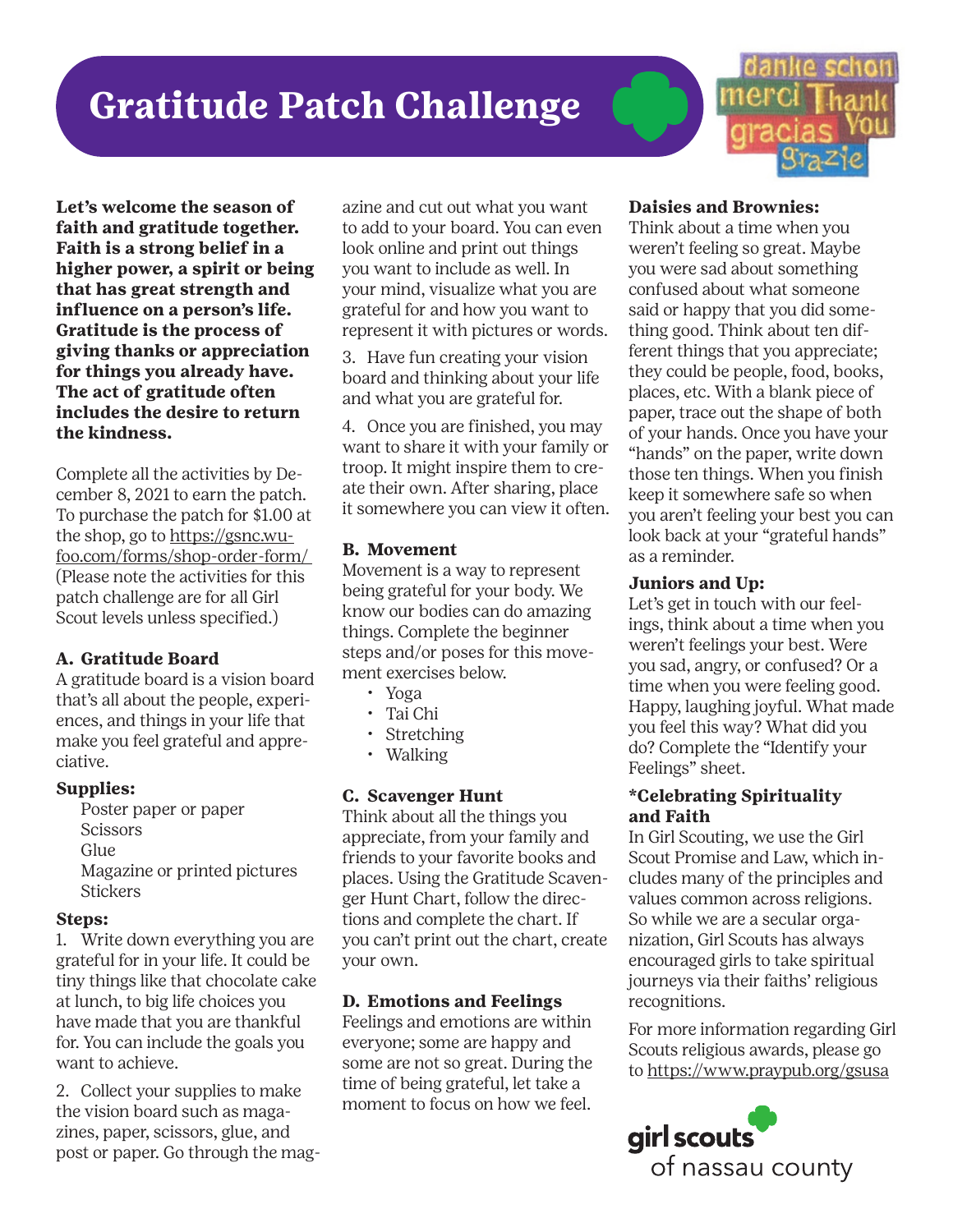## **Identify Your Feelings**



**Directions:** Imagine the following situations and fill in how you would feel. Ask yourself how you might feel in the situation. You can use some of the feelings listed below or if you felt a feeling that isn't listed here, fill it in.

| Sad            | <b>Confused</b> | <b>Ashamed</b>   | <b>Tired</b>    | <b>Disappointed</b> |
|----------------|-----------------|------------------|-----------------|---------------------|
| <b>Anxious</b> | Lonely          | Angry            | <b>Bored</b>    | <b>Hurt</b>         |
| <b>Jealous</b> | <b>Unsure</b>   | Annoyed          | <b>Unheard</b>  | Overwhelmed         |
| Joyful         | Glad            | <b>Cheerful</b>  | <b>Ecstatic</b> | Jovial              |
| <b>Pleased</b> | <b>Blissful</b> | <b>Delighted</b> | <b>Cheery</b>   | <b>Happy</b>        |

• If you wake up and find that someone has made your favorite breakfast, you would feel

\_\_\_\_\_\_\_\_\_\_\_\_\_\_\_\_\_\_\_\_\_\_\_\_\_\_\_\_\_\_\_\_\_\_\_\_\_\_\_\_\_\_\_\_\_\_\_\_\_\_\_\_\_\_\_\_\_\_\_\_\_\_\_\_\_\_\_\_.

\_\_\_\_\_\_\_\_\_\_\_\_\_\_\_\_\_\_\_\_\_\_\_\_\_\_\_\_\_\_\_\_\_\_\_\_\_\_\_\_\_\_\_\_\_\_\_\_\_\_\_\_\_\_\_\_\_\_\_\_\_\_\_\_\_\_\_\_.

- If your parents promised to take you to your favorite store but they forgot, you would feel
- If your team scored the last point and won the game, you would feel \_\_\_\_\_\_\_\_\_\_\_\_\_\_\_\_\_\_\_\_\_\_\_.
- If you're having a hard time getting your homework done and you still have more homework to do, you would feel\_\_\_\_\_\_\_\_\_\_\_\_\_\_\_\_\_\_\_\_\_\_\_\_\_\_\_\_\_\_\_\_\_\_\_\_\_\_\_\_\_\_\_\_\_\_\_\_\_\_\_\_\_\_\_\_\_\_\_\_\_\_\_\_\_\_\_\_\_\_\_\_\_\_\_\_.
- If you get an A on a test at school, you would feel \_\_\_\_\_\_\_\_\_\_\_\_\_\_\_\_\_\_\_\_\_\_\_\_\_\_\_\_\_\_\_\_\_\_\_\_\_\_\_\_\_\_\_\_.
- If you were trying to talk and no one is listening to you, you would feel \_\_\_\_\_\_\_\_\_\_\_\_\_\_\_\_\_\_\_\_\_\_\_\_\_\_
- When you're watching a funny movie and laughing at some funny jokes, you feel

\_\_\_\_\_\_\_\_\_\_\_\_\_\_\_\_\_\_\_\_\_\_\_\_\_\_\_\_\_\_\_\_\_\_\_\_\_\_\_\_\_\_\_\_\_\_\_\_\_\_\_\_\_\_\_\_\_\_\_\_\_\_\_\_\_\_\_\_.

\_\_\_\_\_\_\_\_\_\_\_\_\_\_\_\_\_\_\_\_\_\_\_\_\_\_\_\_\_\_\_\_\_\_\_\_\_\_\_\_\_\_\_\_\_\_\_\_\_\_\_\_\_\_\_\_\_\_\_\_\_\_\_\_\_\_\_\_.

- If you told your friend a secret and she told someone else, you would feel \_\_\_\_\_\_\_\_\_\_\_\_\_\_\_\_\_\_\_\_\_\_\_.
- If you got to visit one of your favorite places with your friends and family, you would feel
- If you always do what your friends want to do but they don't listen to any of your suggestions, you would feel

We know what bad feelings feel like and what good feelings feel like. Think about what you can do next time you're not feeling well to feel better. Would taking deep breaths help? Going for a walk? Journaling? Exercising? Watching a funny movie?